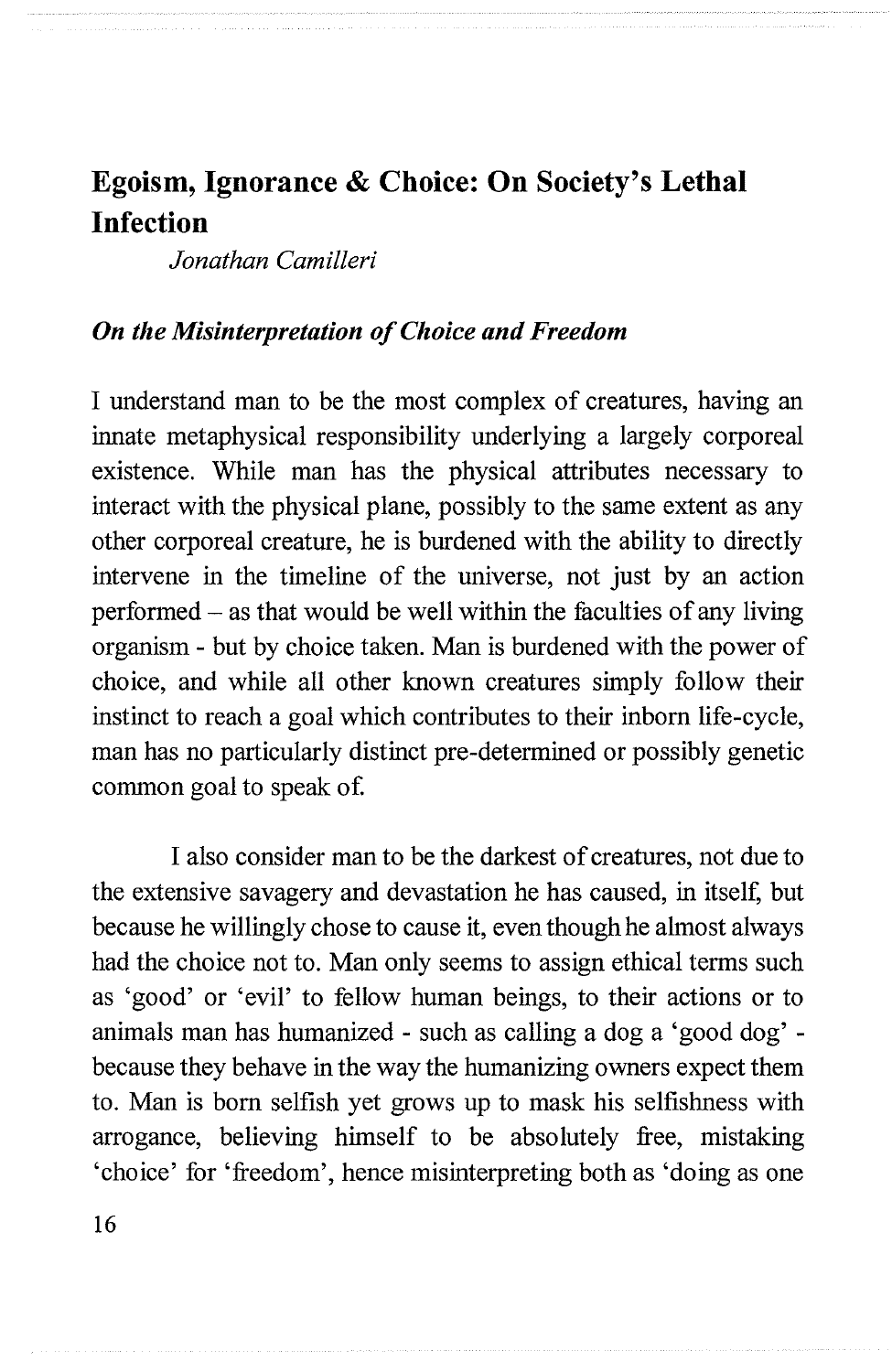pleases'. Ironically it is this misinterpreted form of 'freedom' which suffocates human society in a slow but certain suicide:

> [..] but of the tree of the knowledge of good and evil you are not to eat; for, the day you eat of that, you are doomed to die. Genesis 2:17

## *Clarifying Choice*

I understand choice as doing something as opposed to something else, given that one has the potential to understand one's actions, thereby being able to perform them willingly (not instinctively). Alongside this, I maintain that ignorance of a choice available does not excuse a person from making it. One must always be aware of the extent of our capacity to choose and the underlying complexity of each choice, as forgetting our limitations leads to neglect and chaos. Limitations to our capacity to choose include that one cannot choose to be born, to die a natural death at a certain time, to not exist or to never have existed or to not choose at all, for even that would be a choice. Choices are presented to us every moment of every day and can therefore be taken for granted. Furthermore, I specifically used the word 'presented' because choices are in fact presented to us as a fleeting result or culmination of countless causes, and similarly, they will be the result of countless consequences. Adding to my previous statement, while I maintain that ignorance of a choice available does not excuse a person from making it, neither does ignorance of the causes and of the potential consequences.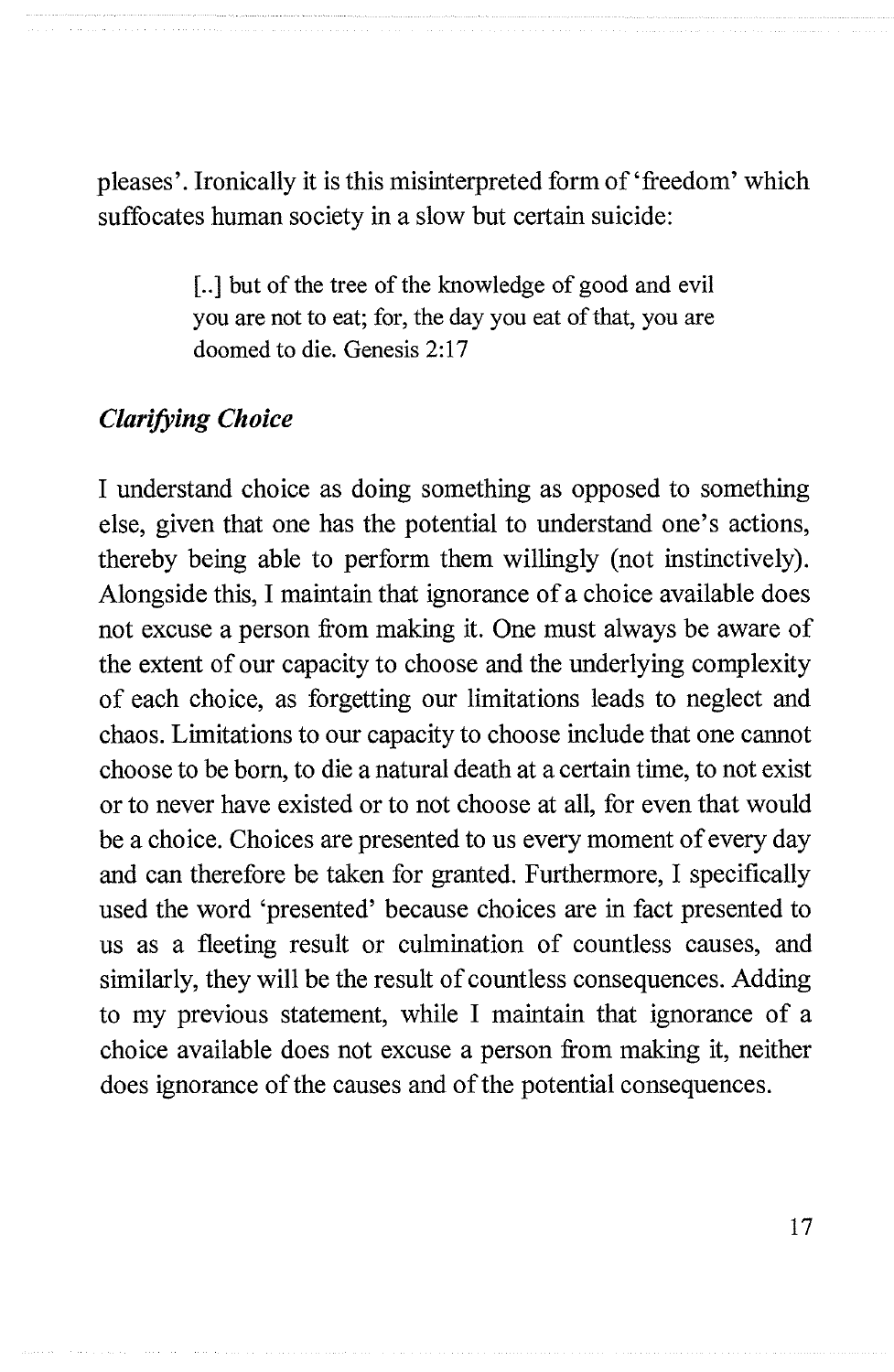#### *Man's Suicidal History*

I find man to be a cowardly, albeit resourceful, being. Early on in the history of man, 'nature' posed a perceived threat to man: that of an inevitable death. Man could not see the bigger picture, that life and death are intertwined and that dying is a necessary part of life. Furthermore, this was the one thing that man had no say in. Man could not choose to live forever, and in his eyes this made him no different from any other creature or organism found on earth.

He therefore sought to rise above this threat, by slowly fighting creatures and parts of nature he could overcome with relative ease, and repeatedly 'cheating' death by surviving against ever stronger foes, eventually amassing enough strength - perhaps gained mainly through the resultant weakening of nature rather than the strengthening of man - that nature could slowly be overcome. This 'survival' gave man the illusion of choice: to die now or to live another day. By slowly 'overcoming' nature, man seemingly takes what he wants, provided he finds no visible resistance or that the resistance can be apparently overcome.

It seems society itself must have therefore developed for one primary yet twofold purpose: to work towards the conquering of death: a) by evading death for as long as possible and b) by eventually conquering death itself, thereby 'living forever'.

Man has also developed a god-complex wherein he not only believes that he has an equal standing with nature, but wherein he falsely believes he is a 'creator'. In fact, however, all man does is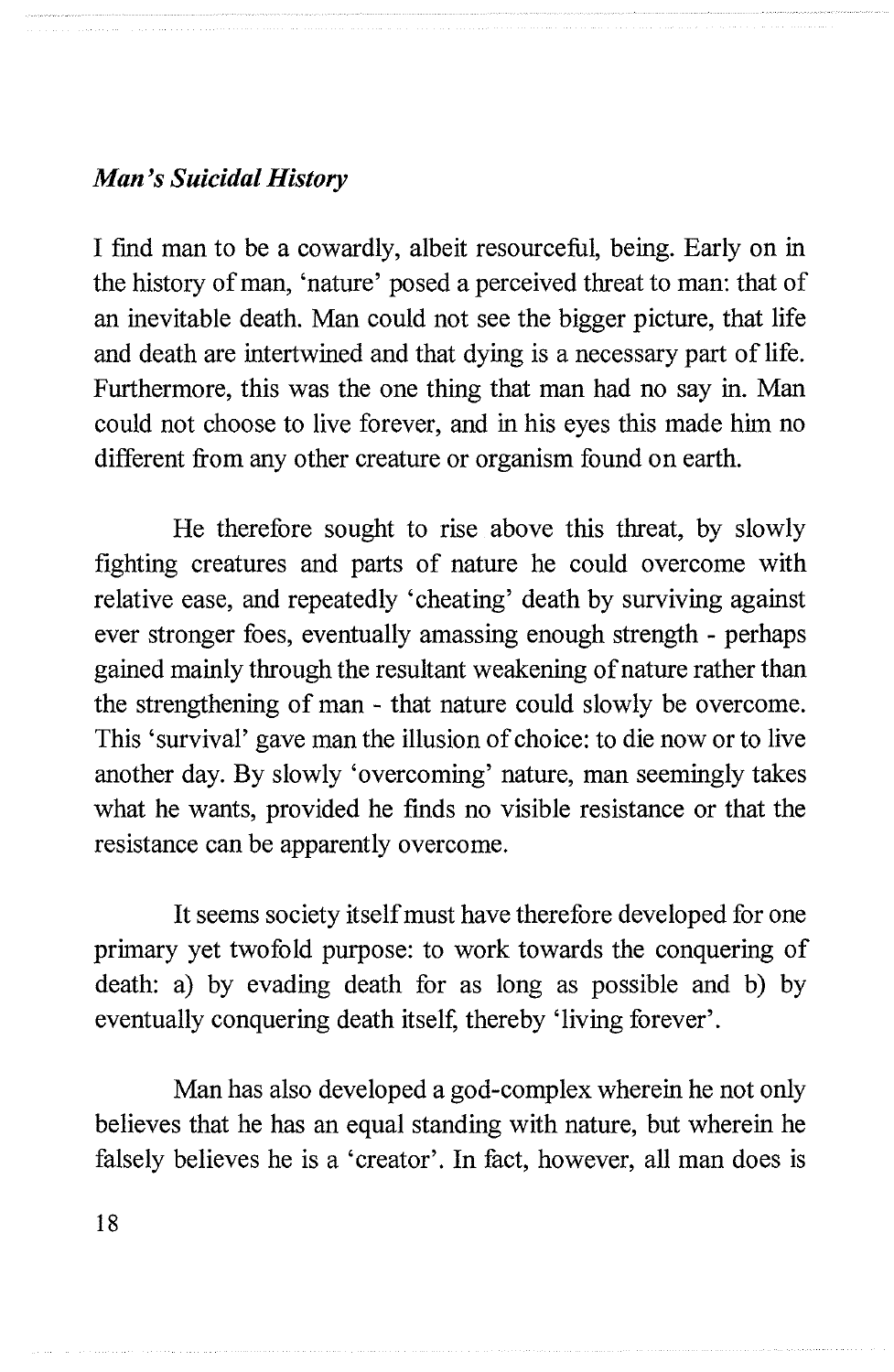change and replace things, for nothing can be designed and made, if not out of something else. **In** the light ofthis revelation, man's whole superiority complex is pathetic to say the least. To hammer the nail deeper into Man's inevitable casket, I believe that the only reason that society has not been openly assigned this ego-shattering collective judgement is that man has not yet found a sufficiently complex creature to try and overcome, and thereby compare itself with. One of man's biggest mistakes is the belief that he is above or separate from nature, not part of it.

**In** comparing the earth to, say, an animal or insect, one can clearly picture the insensitive perversion predominant in the way man interacts with his surroundings. Thus, in the following analogy I liken earth to a creature which man has so severely and frequently abused and operated on, that it is covered in the scars of every tiny little incision - scars which have never fully healed - leaving the creature damaged beyond repair. With grotesque brutality, man has also seen fit to remove some limbs and extract some cells and organs from the creature itself, taking of the entrails and amputated limbs and sewing them to different parts of the creature's body. On many occasions, man also uses the limbs and entrails as tools or as fuel, to further the abuse upon the creature itself. While the creature inevitably dies out and calcifies, remaining nothing but a shell, it is deemed beautiful, in man's uniquely macabre sense of the word. Such barbarity is testimony to what man is in fact capable of: great, but terrible things.

One might argue that since man has or has made the means necessary to use the earth's resources and can use them to their full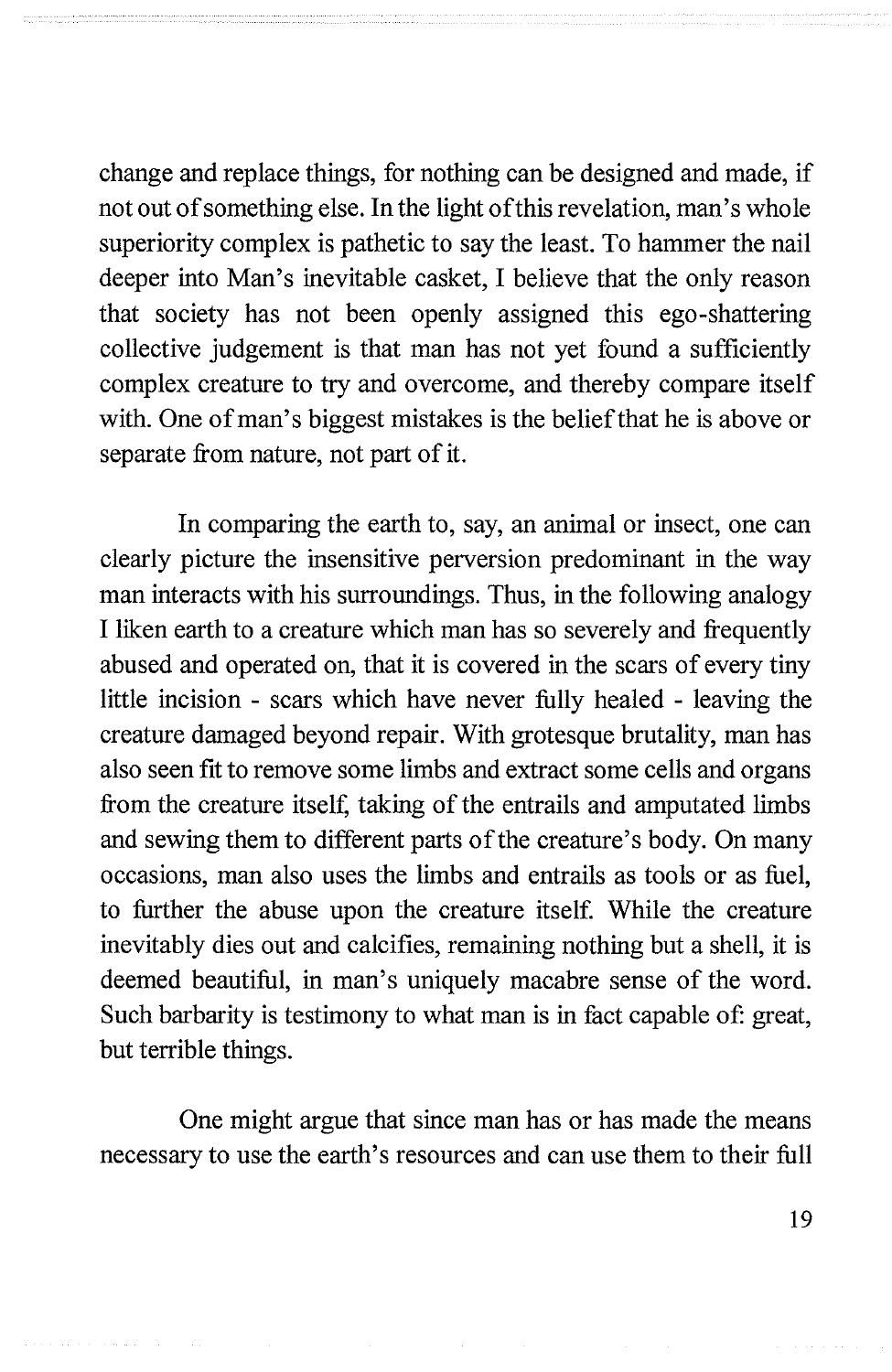capacity, there is nothing wrong in using them, especially since the earth is seemingly at man's disposal. Some would even say it is man's duty to use his supposed intellect to 'plough' that which 'has been given to us'. I wholeheartedly disagree, for it is with arrogance that man assumes anything 'belongs' to him, simply because of his superiority complex. Even if earth 'belonged' to man, does 'having something' necessarily imply how it should be used, if at all? And does knowing a fraction of physics give man the right to turn nature against itself? No, on the contrary: man has yet to grasp that every variable in his life is simply another choice that has to be made. Man unthinkingly assumes the right to manipulate nature, yet it only takes a little thought to notice that this is not the case. Having access to nature presents yet another complex choice in itself, a choice man has often neglected to actively ponder.

## *Ignorant Choice: Infecting Society*

Man, being as much a living creature as any other animal, has an innate survival instinct. He is fuelled by a selfish desire of selfpreservation, and will form a society in so far as it benefits himself. When man no longer has a common 'enemy', he starts turning against himself, constantly re-dividing society into smaller subdivisions. Each subdivision has a common cause, or rather, something they are commonly against. An issue would stand before a society, and society is burdened to choose. People are divided on what to choose, because a choice at face value can only benefit one side and not the other in some way, even if on a tiny technicality. These sides will similarly have some form of internal disagreement over another lower level choice or detail, and further divisions start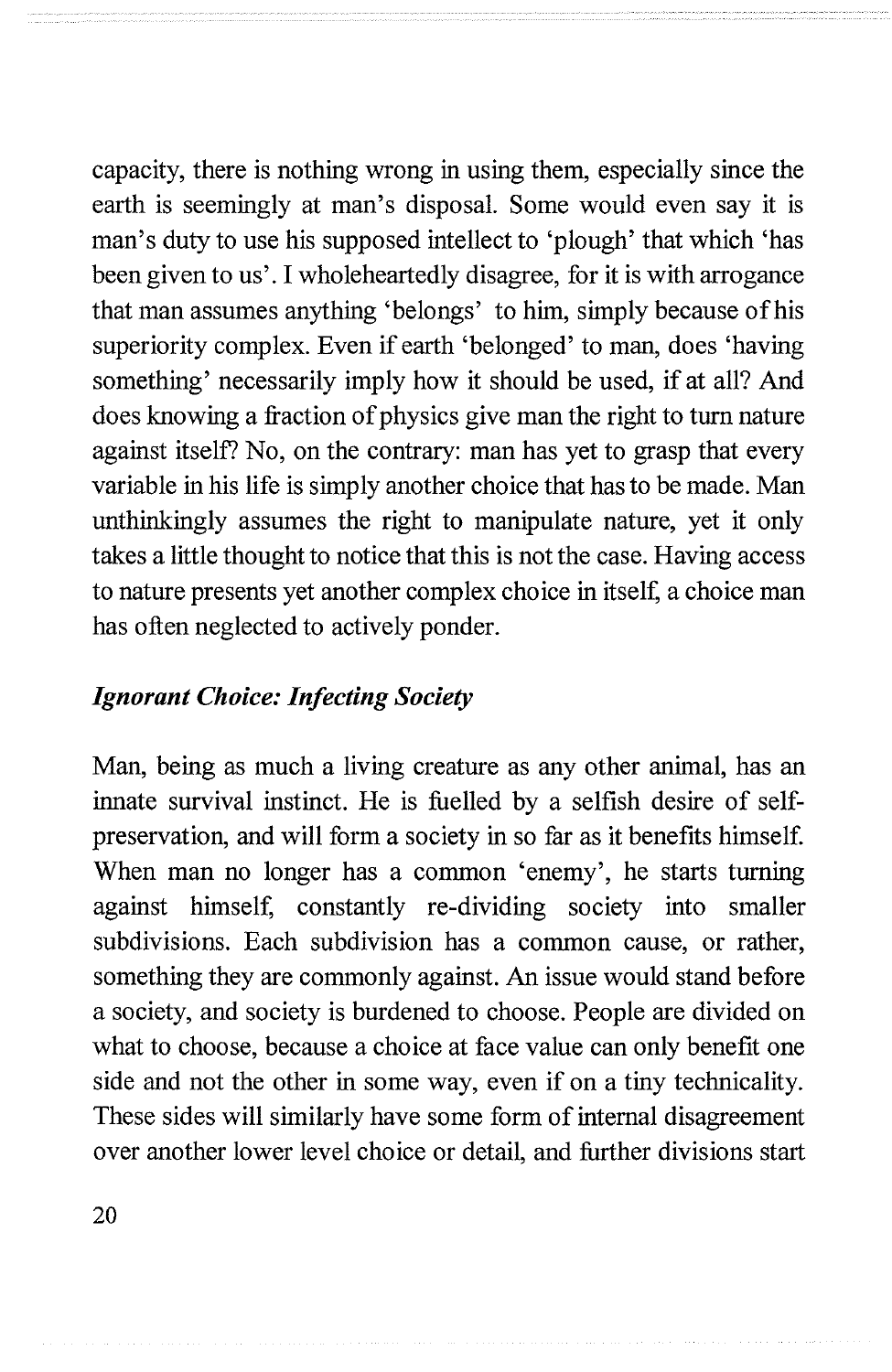to develop, and so on until we reach the lowest level – that of the individual. Therefore, the more one thinks one knows about the choices and their consequences, the more one is prone to disagree and cause conflict. For a ruling body to be in power, at least in a democracy, the people make a choice on who is the most likely to make the eventual choices that would be beneficial to them. Therefore, when a governing body experiences a revolt, it would have taken the wrong choices, in the eyes of the people.

While the higher levels of society seem to be moving in line with what the people think they need, underlying the system one can find dark reality, where the rulers (being after all individuals themselves) are guided by self-interest and self-preservation, not by authentic and genuine caring for the greater good. Furthermore, as man is unaware of the bigger picture, and therefore his choices always contain at least a measure of ignorance, he can never be sure that what he wants is really what he needs, or what he wants for society is what society really needs. On many occasions man cannot even distinguish between the two.

### *In Conclusion*

Yet they will hardly believe there be many so wise as themselves: For they see their own wit at hand, and other men's at a distance. (Hobbes, 2006, p. 69)

The lethal concoction of our instinctive selfishness combined with our ignorance and our ability to choose, is largely manifest in one incontrovertible fact: Our choices are affected by previous choices, not only our own, and that therefore, the moment man started